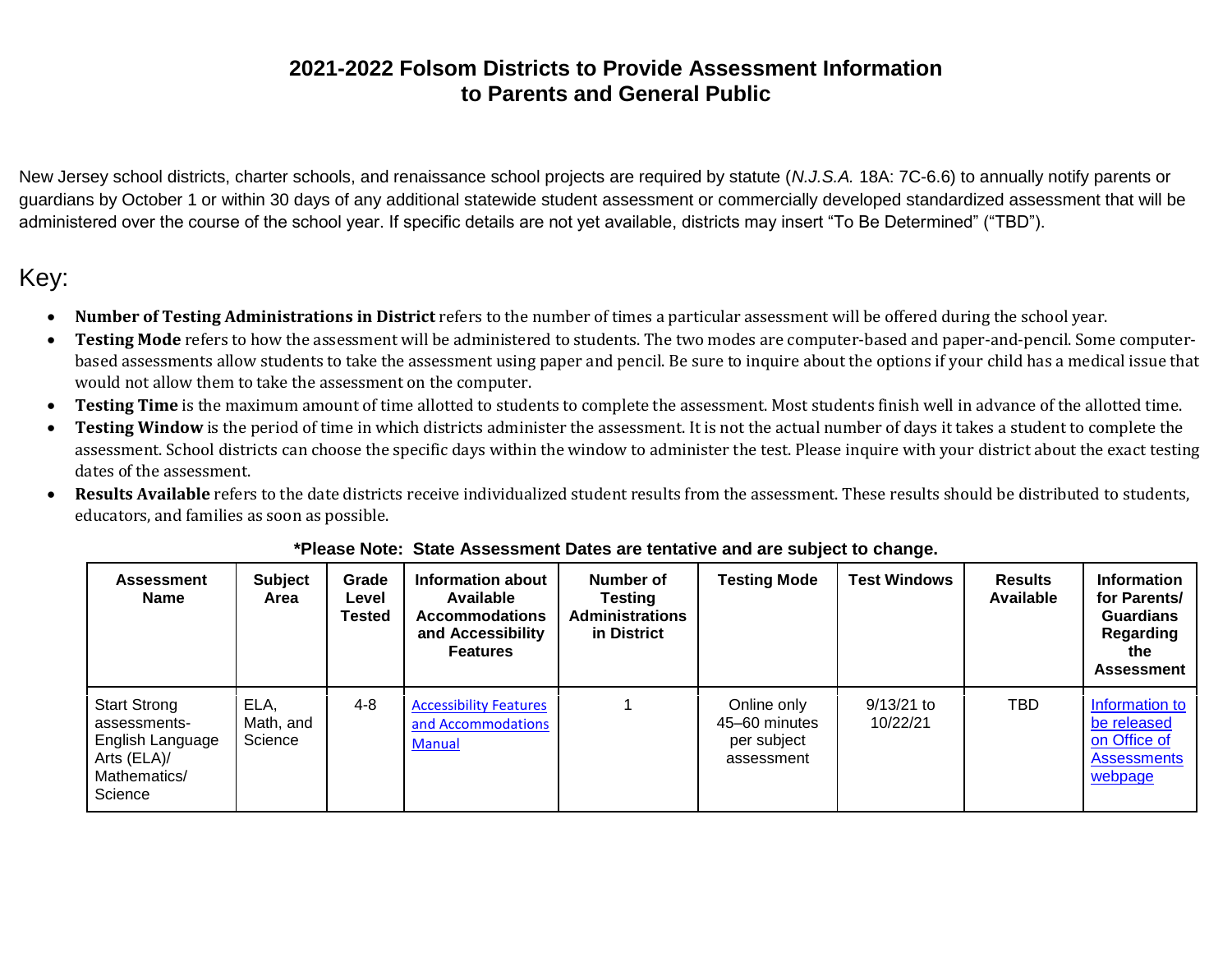## **2021-2022 Folsom Districts to Provide Assessment Information to Parents and General Public**

| Teaching<br><b>Strategies GOLD</b><br>Portfolio<br>Assessment                                       |                                         | PreK-1          | N/A                                                                                         | 3 Cycles     | Online Portfolio                                                   | Fall<br>October 2021<br>Winter<br>February 2022<br>Spring<br><b>June 2022</b> | Parent<br>Teacher<br>Conferences |                                                                 |
|-----------------------------------------------------------------------------------------------------|-----------------------------------------|-----------------|---------------------------------------------------------------------------------------------|--------------|--------------------------------------------------------------------|-------------------------------------------------------------------------------|----------------------------------|-----------------------------------------------------------------|
| <b>DIBELS Screening</b>                                                                             | <b>ELA</b>                              | $K-2$           | N/A                                                                                         | $\mathbf{1}$ | Computer-based                                                     | Fall<br>October 2021<br>Winter<br>February 2022<br>Spring<br><b>June 2022</b> | Parent<br>Teacher<br>Conferences | Letter with<br>results                                          |
| <b>NWEA MAP</b><br><b>Benchmark</b><br>Assessment<br>(Measures<br>Reading,<br>Language and<br>Math) |                                         | $K-8$           | <b>Follows NJSLA</b><br>Accessibility<br>Features and<br>Accommodations                     | 3            | Computer-based                                                     | Fall<br>October 2021<br>Winter<br>February 2022<br>Spring<br><b>June 2022</b> | Parent<br>Teacher<br>Conferences | Letter with<br>results                                          |
| <b>Student Ability</b><br>Test                                                                      |                                         | Grade 5         | N/A                                                                                         | 1            | Computer-based                                                     | February 2022                                                                 | <b>Upon Request</b>              | Letter with<br>results                                          |
| NJSLA ELA/Math<br>Spring<br>Administration                                                          | <b>ELA</b><br><b>MATH</b><br><b>ALG</b> | Grades<br>$3-8$ | <b>NJSLA Accessibility</b><br><b>Features and</b><br><b>Accommodations</b><br><b>Manual</b> | 1            | Computer-based<br>with paper-based<br>options for<br>students with | April 25, 2022<br>to June 13<br>2022<br>(Computer)                            |                                  | For more<br>information<br>please visit<br>the <b>Office</b> of |